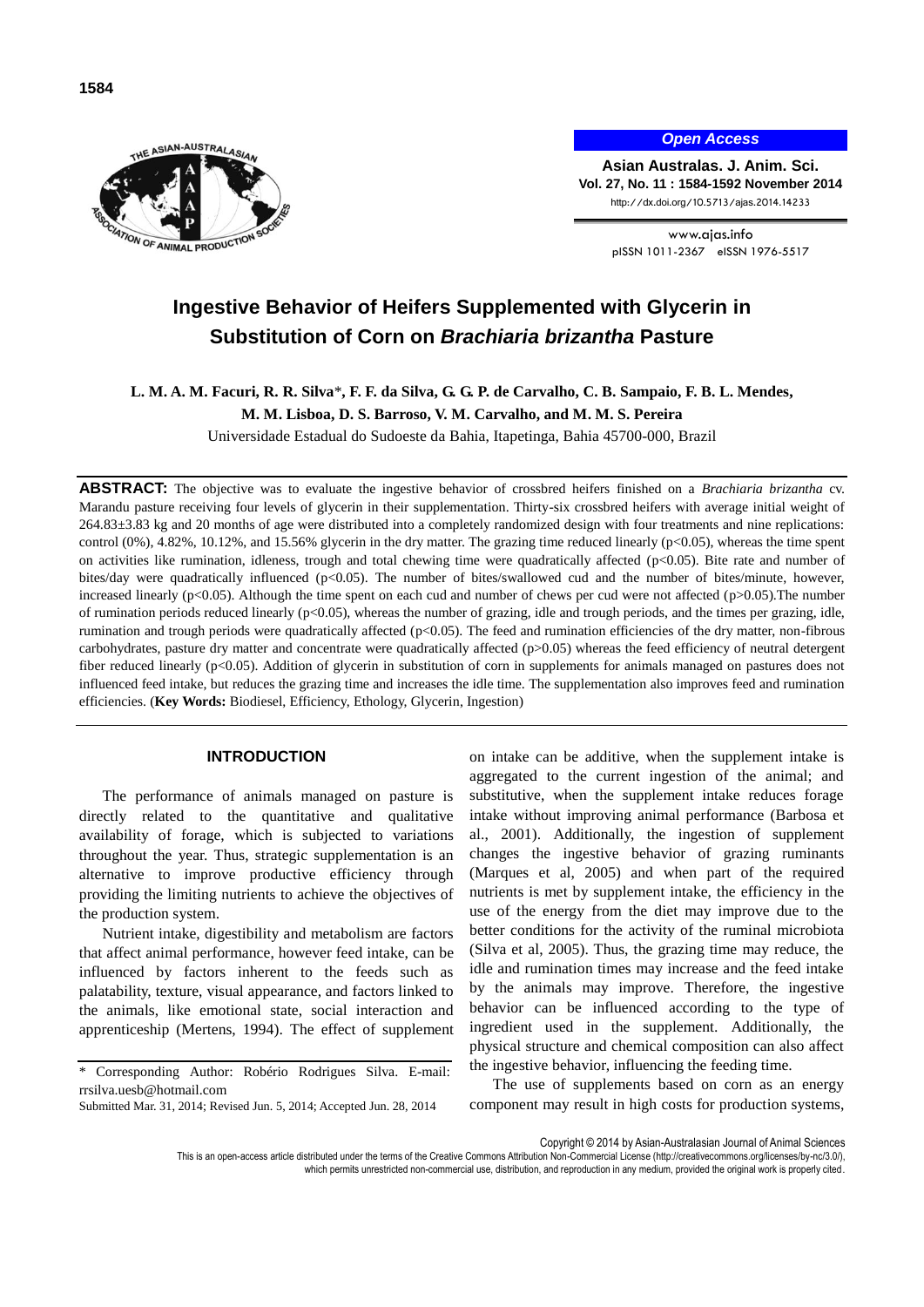when animals are finished on pasture. Hence, alternative energy sources can be efficient in reducing the production costs provided they do not compromise intake or animal performance. Among the alternative sources of food energy is glycerin, a by-product from the biodiesel industry, which has been used in supplementation systems as a substitute for corn, because it presents similar energy characteristics and also because ruminants are able to use the glycerol present in the glycerin as a gluconeogenic precursor (Chung et al., 2007) for the maintenance of plasma glucose levels.

The chemical composition of glycerin is highly variable, as it changes according to the raw material utilized for biodiesel production (Elam et al., 2008). Because of the glycerol content, the use of glycerin in substitution of corn results in rapid ruminal fermentation (Trabue et al., 2007), which causes alterations in the ingestive behavior. In the literature, effects of the use of glycerin in supplementation as regards the ingestive behavior of pasture-finished cattle are controversial.

The objective of this study was to evaluate the ingestive behavior of crossbred heifers finished on a *Brachiaria brizantha* cv. Marandu pasture receiving four different levels of glycerin in their supplementation.

## **MATERIAL AND METHODS**

The experiment was conducted from July to December 2010 on Princesa do Mateiro Farm, located in Ribeirão do Largo, BA, Brazil, The experimental period was 135 days, of which the first 14 days were used for animals to adapt to the management and experimental diets. The animals were

**Table 1.** Ingredient composition of the total diet

| Ingredients  | Inclusion of glycerin $(\%$ DM) <sup>1</sup> |        |         |         |  |  |  |  |
|--------------|----------------------------------------------|--------|---------|---------|--|--|--|--|
| (% M)        | G0 <sup>1</sup>                              | $G5^2$ | $G10^2$ | $G15^4$ |  |  |  |  |
| Forage       | 63.40                                        | 63.40  | 63.40   | 63.40   |  |  |  |  |
| Soybean meal | 7.53                                         | 8.67   | 9.86    | 11.09   |  |  |  |  |
| Corn         | 28.42                                        | 22.67  | 16.69   | 10.48   |  |  |  |  |
| Glycerin     | 0.00                                         | 4.60   | 9.38    | 14.35   |  |  |  |  |
| Mineral salt | 0.65                                         | 0.66   | 0.67    | 0.69    |  |  |  |  |
| Total        | 100.00                                       | 100.00 | 100.00  | 100.00  |  |  |  |  |

DM, dry matter.

 $1$  G0, no glycerin; G5, 4.82% glycerin; G10, 10.12% glycerin; G15, 15.56% glycerin.

kept on a pasture-production, rotational grazing system on *Brachiaria brizantha* cv. Marandugrass in a 14-ha area which was divided into 11 paddocks.

Thirty-six Nellore heifers with average initial weight of 264.83±3.83 kg and 14 months of age were distributed into a completely randomized design with four treatments and nine replications, as follows: G0, control; G5, 4.82%; G10, 10.12%; and G15, 15.56% glycerin in substitution of corn in the ingested dietary dry matter (DM) (Table 1). The supplement was provided once daily (10 00 h) in an uncovered plastic trough. The diets were formulated according to the NRC (2000) to contain equal amounts of protein and energy (Tables 1 and 2), with a roughage-toconcentrate ratio of 63.40:36.6. The glycerin utilized was produced in a soybean biodiesel-extracting company (BIOPAR, Rolândia, PR, Brazil) and contained 81.20% glycerol. The chemical composition of glycerin was determined at Instituto de Tecnologia do Paraná (TECPAR).

**Table 2.** Chemical composition of the *Brachiaria brizanta* cv. Marandu and of the concentrates (% of DM), total dry matter availability, residual biomass, stocking rate, accumulation rate and forage allowance

|                             |                      | Inclusion of glycerin $(\%$ DM) <sup>1</sup> |       |       |       |  |  |  |
|-----------------------------|----------------------|----------------------------------------------|-------|-------|-------|--|--|--|
| Ingredients                 | Brachiaria brizantha | G <sub>0</sub>                               | G5    | G10   | G15   |  |  |  |
| DM(%)                       | 35.97                | 81.99                                        | 83.56 | 85.19 | 86.89 |  |  |  |
| CP(%)                       | 6.50                 | 18.08                                        | 17.99 | 17.91 | 17.82 |  |  |  |
| EE(%)                       | 2.20                 | 5.12                                         | 4.30  | 3.45  | 2.57  |  |  |  |
| $TC$ (%)                    | 62.85                | 71.76                                        | 60.26 | 48.30 | 35.87 |  |  |  |
| NFC (%)                     | 17.18                | 54.62                                        | 45.27 | 35.55 | 25.45 |  |  |  |
| NDF(%)                      | 69.14                | 17.14                                        | 14.99 | 12.75 | 10.42 |  |  |  |
| $ADF$ $(\%)$                | 39.81                | 6.10                                         | 5.72  | 5.32  | 4.90  |  |  |  |
| MM(%)                       | 8.15                 | 3.27                                         | 3.73  | 4.20  | 4.69  |  |  |  |
| TDN $(\%)$                  | 59.08                | 79.44                                        | 79.20 | 78.93 | 78.65 |  |  |  |
| DMA (kg/ha)                 | 5,064.06             |                                              |       |       |       |  |  |  |
| DRB (kg DM/ha/d)            | 52.78                |                                              |       |       |       |  |  |  |
| SR (AU/ha)                  | 1.73                 |                                              |       |       |       |  |  |  |
| $AR$ (kg $DM/ha/d$ )        | 13.55                |                                              |       |       |       |  |  |  |
| FA (kg $DM/100$ kg $BW/d$ ) | 8.50                 |                                              |       |       |       |  |  |  |

DM, dry matter; CP, crude protein; EE, ether extract; TC, total carbohydrates; NFC, non-fibrous carbohydrates; NDF, neutral detergent fiber; ADF, acid detergent fiber; MM, mineral matter; TDN, total digestible nutrients (Sniffen et al. [1992]); DMA, dry matter availability; DRB, daily residual forage biomass; SR, stocking rate; AR, dry matter accumulation rate; FA, forage allowance; BW, body weight.

<sup>1</sup>G0, no glycerin; G5, 4.82% glycerin; G10, 10.12% glycerin; G15, 15.56% glycerin.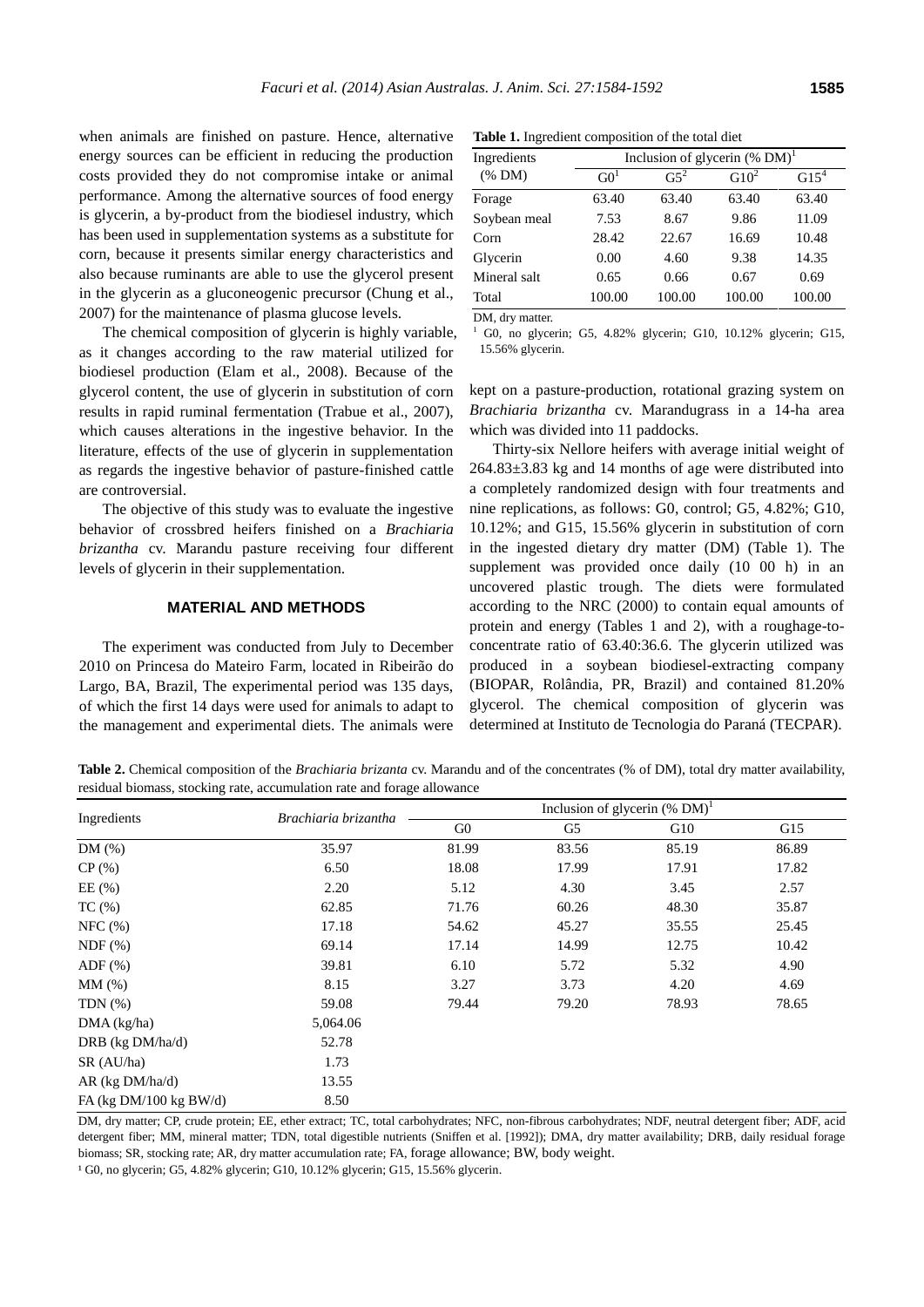The pasture was evaluated every 28 days to estimate the DM availability (Table 2) by removing 12 samples collected from the soil level with a  $0.25 \text{ m}^2$  frame according to the method described by Wilm et al. (1944). To reduce the influence of biomass variation among paddocks, the heifers remained in each paddock for seven days, and then randomly transferred to another paddock. The daily residual biomass of DM (Table 2) was estimated in the four paddocks according to the double-sampling method (Wilm et al., 1994). Before the cut, the DM of the biomass of the sample was visually estimated. The values of the visually estimated samples cut when the frame was thrown 40 times were utilized, and subsequently the forage biomass was calculated and expressed in kg/ha, by the equation proposed by Gardner (1986).

The DM accumulation in the different experimental periods was calculated by multiplying the daily accumulation rate (DAR) of DM by the number of days in the period. The DAR was estimated by the equation proposed by Campbell (1966):  $DAR_i = (G_i-F_i-1)/n$ , in which  $DAR_J =$  daily DM accumulation rate in period j, in kg DM/ha/d;  $G_i$  = average final DM in the four empty paddocks at instant i, in kg DM/ha;  $F_{i-1}$  = average initial DM present in the empty paddocks at instant i-1, in kg DM/ha;  $n =$  number of days in period j. The forage allowance was calculated according to the formula:

Forage allowance (FA)

= {[total residual biomass (RBM) ×area+daily accumulation rate×area] /total body weight  $(BW)$   $\times$  100

in which: FA, in kg DM/100 kg body weight (BW) d; RBM, in kg/ha day DM; DAR, in kg DM/ha day; BW, in kg/ha.

The forage samples collected by the double-sampling technique were weighed separately on field, and subsamples were taken from this material and their structural components leaf blade, stem, and dead material (MM) were separated and their individual dry weight obtained. Samples of forage were pre-dried in a forced air-circulation oven at 55°C to 65°C for 72 h.

To estimate the fecal production, LIPE (isolated, purified and enriched lignin from *Eucalyptus grandis*, UFMG, Minas Gerais, Brazil) was used as external marker, which was administered daily at the dose of one capsule after the supply of the morning concentrate, for seven days. The first three days were used for adaptation and regulation of the excretion of the marker, and the other four for feces collection. The feces were collected (approximately 300 g) directly from the pasture, right after excretion, taking the necessary precautions to avoid contamination of the samples with the soil. They were stored in plastic bags,

labeled and frozen.

The DM, ash, crude protein (CP), and ether extract (EE) contents in the samples of feed, orts samples and feces were analyzed according to Silva and Queiroz (2002). The organic matter content was estimated by subtracting the ash from the DM content. The total carbohydrates (TC) were estimated according to Sniffen et al. (1992), as follows:  $TC = 100-(\%CP+\%EE+\%ash)$ . The non-fibrous carbohydrates corrected for the residual ash and protein (NFCap) were calculated according to Kearl (1992): NFCap  $= (100 - %NDFap - %CP - %EE - %ash).$  The total digestible nutrients (TDN) were calculated according to Weiss (1999), but utilizing the neutral detergent fiber (NDF) and nonfibrous carbohydrates (NFC) corrected for residual ash and protein.

The ingestive behavior was evaluated by means of visual observations during two 24-hour periods, with 5 minute intervals to identify the times spent on the grazing, rumination, idle and trough activities and total chewing time (TCT). Animals in each treatment were visually assessed by one trained observer for two hours and six hours of rest and thus, for each treatment four observers were used. Throughout the day, each observer worked for 6 hours and rested 18 hours. The entire experiment used 16 observers who were positioned strategically so as not to disturb the animals.

The bite rate of the animals on each treatment was estimated as the time spent by the animal to perform 20 bites (Hodgson, 1982). To calculate the bite mass, the total daily intake was divided by the total daily bites (Jamieson and Hodgson, 1979). The results of the observations of bites and swallowing were recorded in six occasions throughout the day, according to Baggio et al. (2009), with three evaluations in the morning and another three in the afternoon. These observations were also used to determine the number of bites per day, which is the product between bite rate and grazing time.

The count of the number of rumination chews and the determination of the time spent on the rumination of each, per animal, were performed with the use of a digital stopwatch. To obtain the average number of chews and the average time, three cuds were observed in three different periods of the day (0900 to 1200 h, 1500 to 1800 h, and 1900 to 2100 h), according to Bürger et al. (2000). To determine the number of daily cuds, the total rumination time was divided by the average time spent on the rumination of each cud, as described previously.

The variables g of DM and NDF/meal were obtained by dividing the average individual intake of each fraction by the number of eating periods per day (in 24 hours). The feed and rumination efficiencies, expressed as g/h DM and g/h NDF, were obtained by dividing the average daily intakes of DM and NDF by the total time spent eating and/or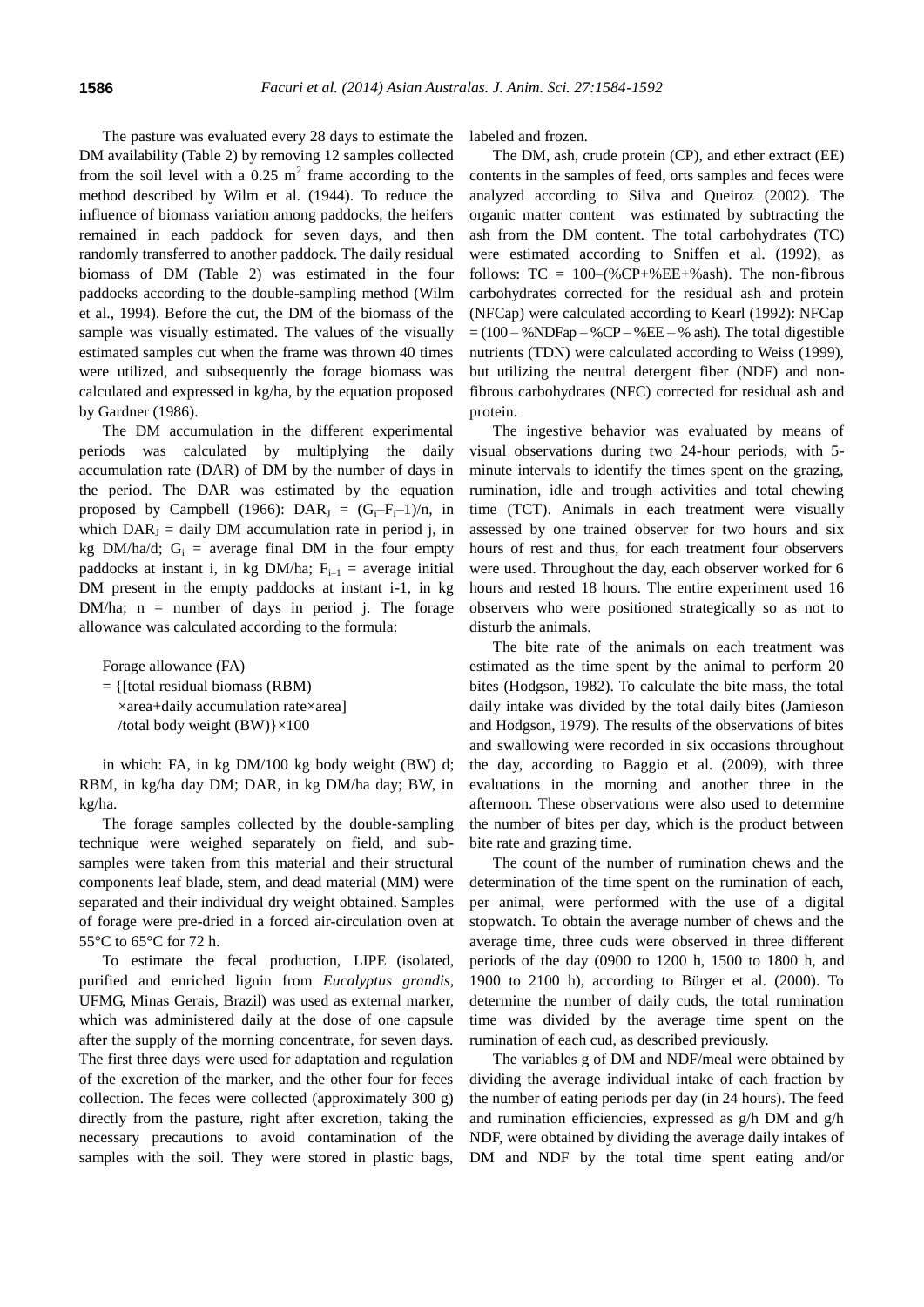ruminating in 24 hours, respectively. The variables g of DM and NDF/cud were obtained by dividing the average individual intake of each fraction by the number of ruminated cuds per day (in 24 hours).

The results were analyzed by variance analysis and regression equations, using the Analysis System of the System Analysis and Statistical Genetics package (2001).

#### **RESULTS AND DISCUSSION**

Substitution of corn for glycerin of medium purity in the supplement did not affect  $(p>0.05)$  the intakes of DM from concentrate (concentrate DM), DM from pasture (pasture DM), total DM intake (TDMI), neutral detergent fiber intake (NDFI) or non-fibrous carbohydrates intake (NFCI) during the finishing of heifers (Table 3). The average concentrate DM intake was equal (2.57 kg/d) for all the groups, since it was fixed at 0.85% of the live weight of the animals, for the treatments. Likewise, the average pasture DM intake was similar for all treatments (3.92 kg/d), with no additive or substitutive effect of addition of the glycerin levels on forage intake.

The average intake observed for TDM (concentrate DM +pasture DM) was 6.49 kg/d. Such results agree with those observed by Farias et al. (2012), who did not find an effect of substitution of corn for crude glycerin at the levels of 0.0%, 2.8%, 6.1%, and 9.1%, in the total DM, on TDMI (6.2 kg/d) of heifers reared under conditions similar to the present study. On the other hand, adding 0.0%, 2.0%, 4.0%, 8.0%, 12%, and 16% glycerin to a diet for confined heifers, Parsons et al. (2009) observed a decrease in DMI from 2.0% glycerin. According to these authors, the addition of over 5% glycerin to the diet can affect the activity of the rumen microorganisms, interfering with ruminal fermentation. However, in the present study, addition of up to 13.0% glycerin did not show such interference.

The times spent on the grazing, rumination, idle and trough activities and the TCT were affected  $(p<0.05)$  by inclusion of glycerin in the diet (Table 3). The grazing time decreased linearly ( $p<0.05$ ), and addition of 15% glycerin in the total DM reduced the grazing time by 127 minutes in relation to the animals fed supplement without glycerin. Such behavior indicates that the animals that did not receive glycerin in the diet needed more time to ingest the same amount of DM as those fed it, given that no significant differences were found in intake.

The time spent idle was quadratically affected  $(p<0.05)$ by the replacement of corn with glycerin (Table 3); with 5.25% of glycerin in the total DM, the animals spent 701.12 min of their time idle. According to Parsons et al. (2009), glycerol is almost totally converted to propionate in the rumen, which is the first to signal the end of the meals by increasing adenosine triphosphate production due to its use for glucose production, which signals satiety (Krehbiel, 2008). Thus, because 91% of the glycerin utilized in this experiment consisted of glycerol, a momentary satiation can be observed, caused by the rapid energy uptake, thereby increasing the idle time by the animals.

Similarly, the rumination time was quadratically affected  $(p<0.05)$  by addition of glycerin to the diet (Table 3), and with 7.16% of glycerin the animals spent 246.32 min ruminating, which corresponds to approximately 41 more minutes than those that did not receive glycerin. The variation in rumination time can be attributed to the

**Table 3.** Effect of addition of glycerin levels on nutrient intake and times spent on the grazing, idle, rumination and trough activities by supplemented heifers on a *Brachiaria brizantha* pasture

| Item                    |                | Inclusion of glycerin <sup>1</sup> |                                  |        |        |       | p-value |      | $R^2$ |
|-------------------------|----------------|------------------------------------|----------------------------------|--------|--------|-------|---------|------|-------|
|                         | G <sub>0</sub> | G5                                 | G10                              | G15    | Mean   | CV    |         | Q    |       |
|                         |                |                                    | -- Intake (kg/d) --------------- |        |        |       |         |      |       |
| Pasture DM              | 3.83           | 3.93                               | 3.91                             | 4.02   | 3.92   | 9.01  | 0.32    | 1.00 |       |
| Concentrate DM          | 2.57           | 2.57                               | 2.57                             | 2.57   | 2.57   | 17.64 | 1.00    | 1.00 |       |
| TDMI                    | 6.40           | 6.50                               | 6.48                             | 6.59   | 6.49   | 8.66  | 0.53    | 0.71 |       |
| $NDF_{ap}I$             | 2.77           | 2.83                               | 2.81                             | 2.88   | 2.82   | 7.91  | 0.31    | 0.94 |       |
| <b>NFCI</b>             | 1.41           | 1.27                               | 1.21                             | 1.36   | 1.31   | 18.17 | 0.86    | 0.08 |       |
|                         |                |                                    | ------ Minutes/d --------        |        |        |       |         |      |       |
| Grazing <sup>2</sup>    | 471.67         | 438.33                             | 420.83                           | 345.28 | 419.03 | 9.76  | 0.00    | 0.13 | 0.97  |
| $I$ dle <sup>3</sup>    | 738.33         | 724.72                             | 718.33                           | 883.61 | 766.25 | 5.83  | 0.00    | 0.00 | 0.93  |
| Rumination <sup>4</sup> | 205.56         | 211.67                             | 265.00                           | 166.94 | 212.29 | 11.47 | 0.09    | 0.00 | 0.60  |
| Trough <sup>5</sup>     | 24.44          | 65.28                              | 35.83                            | 44.17  | 42.43  | 25.52 | 0.07    | 0.00 | 0.35  |
| $TCT^6$                 | 677.22         | 650.00                             | 685.83                           | 512.22 | 631.32 | 7.09  | 0.00    | 0.00 | 0.81  |

CV, coefficient of variation; DM, dry matter; TDMI, total dry matter intake; NDFapI, intake of neutral detergent fiber corrected for the residual ash and protein; NFCI, non-fibrous carbohydrates intake; TCT, total chewing time.

<sup>1</sup>G0, no glycerin; G5, 4.82% glycerin; G10, 10.12% glycerin; G15, 15.56% glycerin.

 $2^2$ Y = 477.470–7.66451X.  $3^3$ Y = 746.751–17.3654X+1.65228X<sup>2</sup>.  $4^4$ Y = 195.010+14.3312X–1.00058X<sup>2</sup>.

 $5Y = 30.6370 + 5.02204X - 0.288225X^2$ .  $6Y = 662.612 - 12.3434X + 1.36405X^2$ .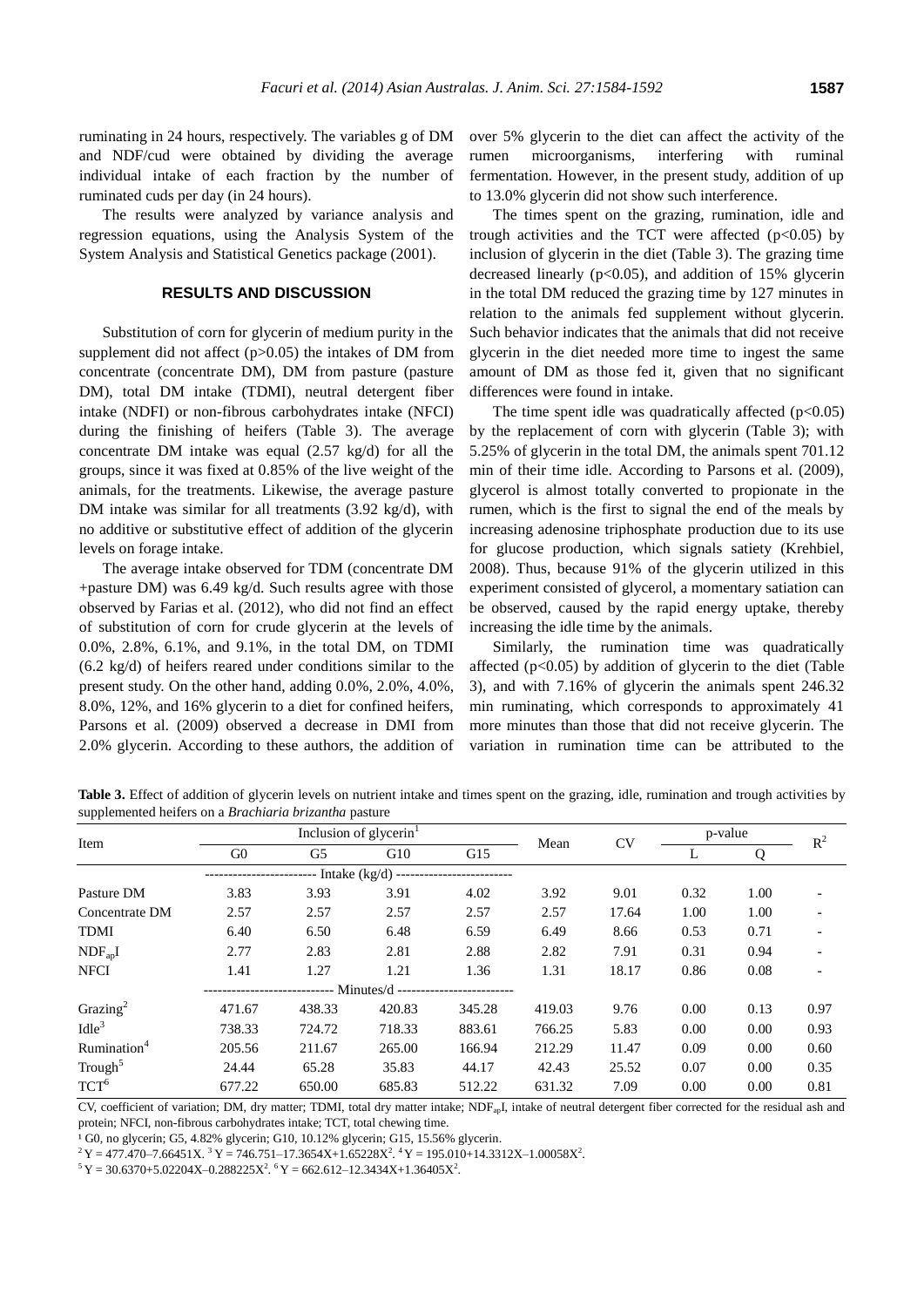exclusive nature of each activity performed by an animal, therefore two activites cannot to be performed at the same time. In the present study, the rumination time was inversely proportional to the time the animals remained idle. Another explanation for the variation observed in grazing time is that the formation of cuds is proportional to the grazing time (Bremm et al., 2008). Under similar conditions to those of the present experiment, Farias et al. (2012) did not observe an effect of increasing levels of glycerin on the rumination time of heifers reared on pasture. Silva et al. (2005) also did not observe changes in the rumination time of supplemented grazing heifers.

The time eating at the trough (trough; Table 3) was also quadratically affected (p<0.05): with 8.8% addition of glycerin to the diet, the animals remained approximately 53 minutes at the trough. This result is in line with the observation of Farias et al. (2012), who added 2.8%, 6.1%, and 9.1% glycerin to the diet of supplemented heifers on *Brachiaria brizantha* pasture. According to these authors, the increase in trough time with up to 6.1% of addition of glycerin to the diet was due to the difficulty shown by the animals to adapt to the glycerin. However, in the present study, it was observed that this adaptation difficulty occurred until glycerin reached 10% of the diet. After a certain level of ingestion, the animals would be used to the sweet taste of glycerin, which promoted rapid ingestion of the concentrate. We must stress that even with reduction of trough time with 15% of glycerin, concentrate intake was not lower. On the other hand, for Elam et al. (2008), addition of glycerin to the concentrate increased the time of permanence at the trough, due to the substitution of the time intended for grazing or rumination with the ingestion of concentrate (Bremm et al., 2005; Bremm et al., 2008).

The TCT (grazing+rumination) was quadratically affected  $(p<0.05)$  by addition of glycerin to the diet, and with 4.52% of glycerin, the animals took less time (634 min) to consume the same amount of DM and NDF as those that were not fed glycerin (677 min). The behavioral variable TCT is linked to the grazing (Gary et al., 1970; Stricklin and Kauts-Scnavy, 1984) and rumination times. However, it can be observed that the behavior verified for this variable was determined by the observations made, especially for grazing time (Table 3).

The bite mass is the variable mainly responsible for the variation in the daily forage intake of grazing animals, because it is directly influenced by the sward structure (Hodgson and Jamieson, 1981), whereas the bite rate and grazing time have a secondary role (Forbes, 1988). In this context, in the present study, we observed that substitution of corn with increasing glycerin levels in the supplement of the heifers did not affect  $(p>0.05)$  the bite mass (BITM, g DM/bite), since the forage allowance was the same for all the animals (Table 2).

The bite rate (BITR, n of bites/min) was quadratically affected as well ( $p<0.05$ ), and addition of 10.39% glycerin to the diet caused the heifers to reach a maximum of 49.35 bites per minute (Table 4). Addition of glycerin to the diet at up to 10% of the total DM might have led the animals to become more selective during grazing, causing them to travel longer distances and better choose the forage, seeking the best parts of the plants (Bremm et al., 2008).

The variable number of bites/swallowed cud and number of bites/minute (BITM) increased linearly ( $p<0.05$ ), whereas the number of bites/day showed quadratic behavior  $(p<0.05)$  with peak at glycerin inclusion of 8.2%, resulting in 22,440.7 bites/day, respectively (Table 4). Such variations were inversely proportional to the grazing time (Table 3) and to the bite rate (Table 4), which led to compensation in pasture DM intake maintaining the similarity of this variable among the treatments.

The variable time spent per ruminated cud (time/cud) and number of chews per cud (chews/cud) were not influenced  $(p>0.05)$  by the level of inclusion of glycerin in the total diet (Table 5). On the other hand, the number of cuds per day (cuds/d) was quadratically affected ( $p<0.05$ ), and with 6.8% glycerin the animals increased the number of cuds to 289.1, indicating a greater need to form cuds to be chewed. Once the cud was formed, the average chewing time was similar  $(p>0.05)$  among the levels of replacement of corn by glycerin. The average number of chews/cud (46.05) was similar to that observed by Silva et al. (2005), who supplied different levels of supplement to heifers on a

**Table 4.** Influence of addition of glycerin levels on the bite traits in supplemented heifers on a *Brachiaria brizantha* pasture

| Item                |        |        | Inclusion of glycerin $(\%$ DM) <sup>1</sup> |        | Mean   | CV     | p-value |      | $R^2$ |
|---------------------|--------|--------|----------------------------------------------|--------|--------|--------|---------|------|-------|
|                     | G0     | G5     | G10                                          | G15    |        |        |         |      |       |
| <b>BITM</b>         | 0.23   | 0.16   | 0.22                                         | 0.21   | 0.20   | 21.31  | 0.65    | 0.06 |       |
| BITR <sup>2</sup>   | 36.50  | 45.35  | 49.61                                        | 46.08  | 44.38  | 11.99  | 0.01    | 0.01 | 0.99  |
| BITN <sup>3</sup>   | 21.31  | 43.85  | 35.60                                        | 44.80  | 36.39  | 14.80  | 0.01    | 0.01 | 0.55  |
| BITmin <sup>4</sup> | 35.47  | 58.59  | 43.39                                        | 59.05  | 49.13  | 18.48  | 0.00    | 0.23 | 0.38  |
| BITday <sup>5</sup> | 16.746 | 25.911 | 18.278                                       | 20.292 | 20.307 | 21.424 | 0.01    | 0.01 | 0.67  |

DM, dry matter; CV, coefficient of variation; BITM, bite mass (g DM/bite); BITR, bite rate (nof bites/min); BITN, number of bites per swallowed cud; BITmin, number of bites per minute; BITday, number of bites per day.

 $1$  G0, no glycerin; G5, 4.82% glycerin; G10, 10.12% glycerin; G15, 15.56% glycerin.

 $2^2$ Y = 36.3974+2.49261X-0.119867 X<sup>2</sup>.  $3$ Y = 41.1130+1.05087X;  $4$ Y = 46.0591+0.402337X.  $5$ Y = 18255.8+1023.38X-62.5678X<sup>2</sup>.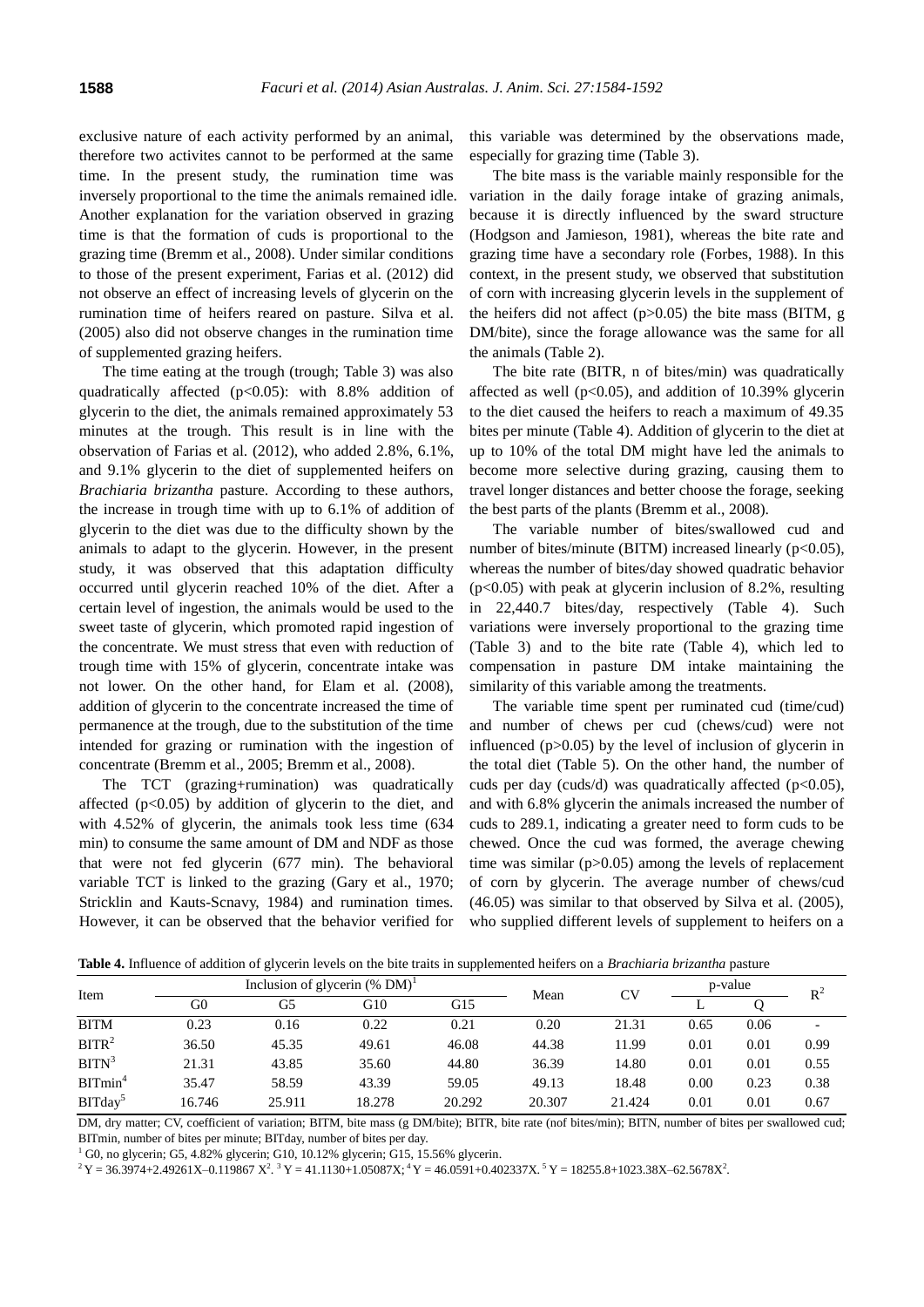| Activity            |                  | Inclusion of glycerin $(\%$ DM) <sup>1</sup> |        |        |        |       | p-value |      | $R^2$                    |
|---------------------|------------------|----------------------------------------------|--------|--------|--------|-------|---------|------|--------------------------|
|                     | G00 <sup>T</sup> | G5                                           | G10    | G15    | Mean   |       |         |      |                          |
| Cuds/d <sup>1</sup> | 248.74           | 260.34                                       | 300.78 | 201.21 | 252.74 | 18.43 | 0.15    | 0.01 | 0.72                     |
| Time/cud            | 50.02            | 49.52                                        | 54.31  | 50.35  | 51.05  | 13.42 | 0.71    | 0.45 | $\overline{\phantom{0}}$ |
| Chews/cud           | 44.61            | 44.67                                        | 47.38  | 47.52  | 46.05  | 14.49 | 0.26    | 1.00 |                          |

**Table 5.** Effect of addition of glycerin levels on the rumination characteristics of supplemented heifers on *Brachiaria brizantha* pastures

DM, dry matter; CV, coefficient of variation; Cuds/d, number of cuds per day; Time/cud, time spent per ruminated cud, in seconds; Chews/cud, number of chews per cud.

<sup>1</sup>G0, no glycerin; G5, 4.82% glycerin; G10, 10.12% glycerin; G15, 15.56% glycerin.

 $2^2$ Y = 239.773+14.4516X-1.05749X<sup>2</sup>.

*Brachiaria decumbens* pasture. Farias et al. (2012), on the other hand, observed quadratic effect on the same variable, adding crude glycerin to the diet of supplemented heifers on a *Brachiaria brizantha* pasture.

Quadratic effect  $(p<0.05)$  was observed on the number of periods of the activities performed by the heifers, with increments of 0.12 grazing periods (NGP), 11.59 idle periods (NIP) and 4.41 periods at the trough (NTP) with addition of 2.97%, 11.59%, and 8.14% glycerin to the diet, respectively. These results indicate that although there was reduction in the total grazing time (Table 3) and a trend towards reduction in NGP with levels of addition above 3% (Table 6), no reduction in pasture DM intake was observed (Table 3), which indicates that the animals utilized other behavioral elements to maintain the DM intake. However, addition of glycerin to the diet linearly reduced the number of rumination periods (NRP), which indicates that glycerin inclusion may affect both the total time (Table 3) and the number of rumination periods (Table 6) in a similar way. However, Farias et al. (2012) reported that both the duration (time) and number of rumination periods are affected by other types of mechanisms and not by the glycerin levels.

The influence of the glycerin levels on NGP and NRP might have affected the behavior observed in NIP (Table 6), which was directly proportional to the total idle time (Table

3), demonstrating that the animals spent more time on this activity, which may be related to the metabolism of the glycerol present in the supplement with glycerin (Trabue et al., 2007).

The increase in the number of visits to the trough (NTP  $= 5.85$  times per day) up to the level of 8.1% glycerin may be related to the difficulty of animals to adapt to the glycerin, which made them ingest the concentrate in small quantities, without, however, interfering with the total concentrate intake. Yet, from 10% of inclusion of glycerin, the increase in its palatability or sweet taste and astringency made the animals start to consume the concentrate faster (Ooi et al., 2004).

The time spent per grazing period (TGP) was influenced in a quadratic manner ( $p<0.05$ ), and 5.3% of glycerin in the DM caused the heifers to spend 20.39 minutes grazing in each period. Thus, we can observe that the interaction between the number of grazing periods and the time spent on this activity might have caused the reduction in the grazing time in min/day (Table 3). Likewise, the time per idle period was quadratically affected  $(p<0.05)$  therefore, with addition of 5.27% glycerin the animals spent the least time idle (20.8 min) (Table 6). Like TGP, we can observe that the time spent in each idle period was the main factor influencing the total idle time in min/d (Table 3).

**Table 6.** Effect of addition of glycerin levels on the number of periods and duration (minutes) per period of the activities performed by supplemented heifers on a *Brachiaria brizantha* pasture

| Item                      |                |       | Inclusion of glycerin $(\%$ DM) <sup>1</sup> |       | Mean  | CV    |      | p-value |       |  |
|---------------------------|----------------|-------|----------------------------------------------|-------|-------|-------|------|---------|-------|--|
|                           | G <sub>0</sub> | G5    | G10                                          | G15   |       |       | ⊷    |         | $R^2$ |  |
| $\overline{\text{NGP}^2}$ | 21.89          | 20.78 | 20.11                                        | 12.77 | 18.89 | 13.72 | 0.01 | 0.01    | 0.95  |  |
| NIP <sup>3</sup>          | 28.67          | 33.00 | 29.67                                        | 21.22 | 28.14 | 9.18  | 0.01 | 0.01    | 1.00  |  |
| NRP <sup>4</sup>          | 18.00          | 7.67  | 13.22                                        | 6.89  | 11.44 | 27.13 | 0.01 | 0.06    | 0.48  |  |
| NTP <sup>5</sup>          | 1.44           | 7.33  | 3.67                                         | 3.44  | 3.97  | 33.43 | 0.25 | 0.01    | 0.53  |  |
| TGP <sup>6</sup>          | 21.85          | 21.32 | 21.06                                        | 27.56 | 22.95 | 14.74 | 0.01 | 0.01    | 0.96  |  |
| TIP <sup>7</sup>          | 25.91          | 22.08 | 24.33                                        | 42.29 | 28.65 | 11.73 | 0.01 | 0.01    | 0.98  |  |
| TRP <sup>8</sup>          | 12.19          | 29.11 | 20.20                                        | 25.32 | 21.71 | 24.03 | 0.01 | 0.01    | 0.21  |  |
| TTP <sup>9</sup>          | 18.75          | 9.08  | 12.37                                        | 13.71 | 13.48 | 43.68 | 0.18 | 0.01    | 0.77  |  |

DM, dry matter; CV, coefficient of variation; NGP, number of grazing; NRP, number of rumination, NIP, number of idle, NTP, number of trough periods; TGP, time per grazing; TRP, time per rumination; TIP, time per idle;TTP, time per trough periods.

<sup>1</sup>G0, no glycerin; G5, 4.82% glycerin; G10, 10.12% glycerin; G15, 15.56% glycerin.

 $2^2$ Y = 21.5131+0.334327X-0.0562701X<sup>2</sup>.  $3$ Y = 28.8634+1.30488X-0.116100 X<sup>2</sup>. <sup>4</sup>Y = 15.4545-0.525912X.

 $5Y = 2.20020 + 0.896800X - 0.0551019X^2$ .  $6Y = 22.1855 - 0.683539X - 0.0649817X^2$ .  $7Y = 26.3569 - 2.10286X - 0.199329X^2$ .

 $8 Y = 14.4841 + 2.23324X - 0.106650X^2$ .  $Y = 17.86 - 1.7997X + 0.1016X^2$ .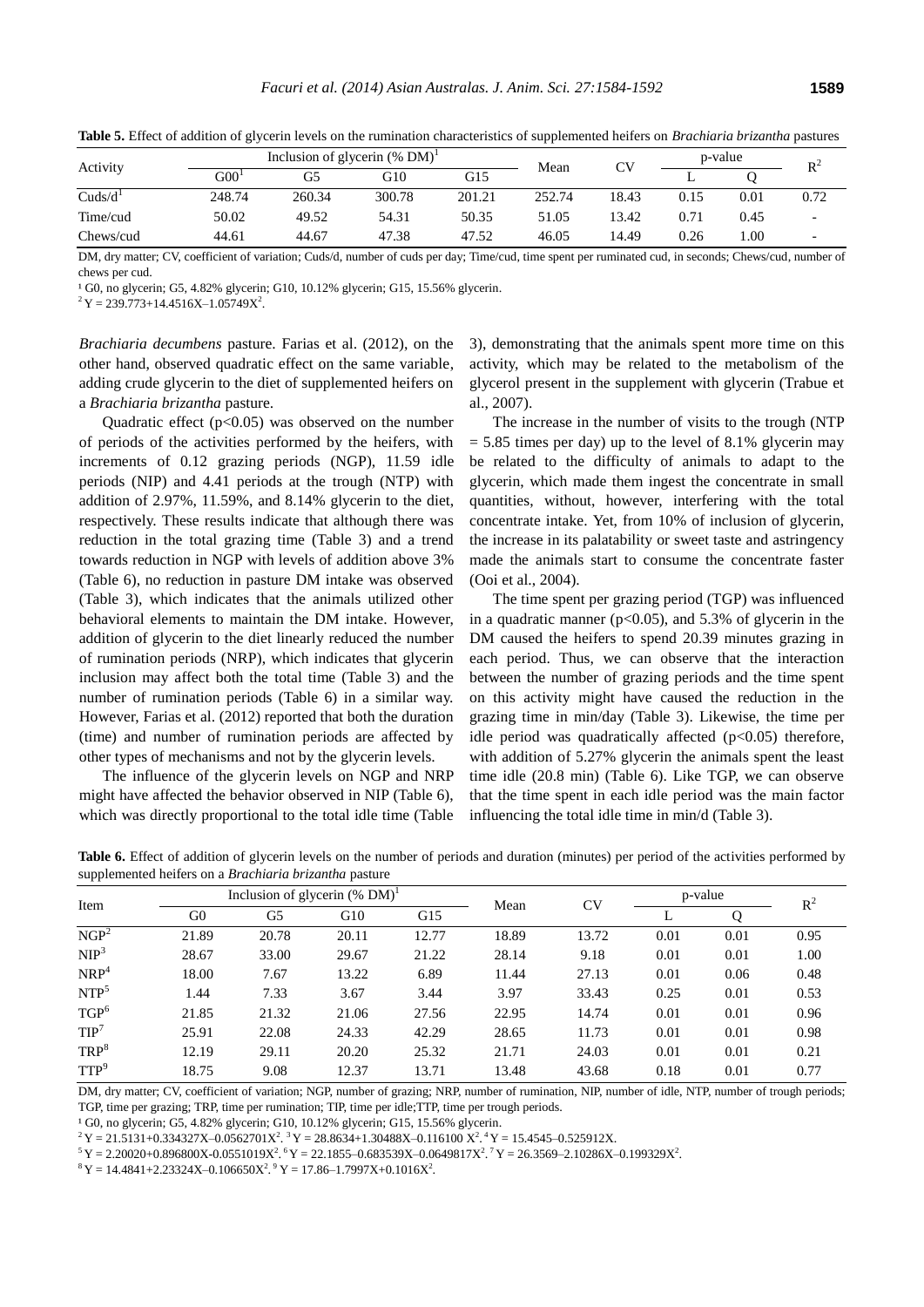The time per rumination period (TRP) was quadratically affected ( $p<0.05$ ), with peak at 10.46% glycerin addition with a 26.2 min of rumination in each period. In this case, the linear decrease in NRP was not sufficient to determine the total rumination time of heifers, in min/d (Table 3). Contrastingly, the variation observed in TRP was proportional to the variation observed in the total rumination time, in min/d (Table 3).

The time per trough period was also quadratically affected ( $p<0.05$ ), decreasing to 10.89 min/period at the level of 8.85% glycerin. Although the animals increased the NTP, there was a reduction in the time they remained there. Thus, we can observe that the trough time (Table 3) was determined by increase in NTP and not by the NGP.

Intakes of NDF, NFC, DM, pasture DM and concentrate DM as kg/meal (Table 7) were quadratically affected (p<0.05), with minimum points of 0.23, 0.10, 0.04, 0.17, and 0.52 kg with 5.22, 5.21, 6.06, 3.93, and 9.75% glycerin, respectively. Similarly, the rumination of NDF and NFC, DM, pasture DM, and concentrate DM as g/cud were quadratically affected (p<0.05), reducing to 22.14, 9.89, 4.38, 13.71, and 9.17 g/cud when glycerin was added at 7.22%, 6.08%, 6.97%, 6.05%, and 6.30% to the diet.

The feed efficiency represents the speed of ingestion of nutrients as a function of the time (Santana Jr et al., 2013). In this context, we can observe that the feed efficiencies of DM, NFC, concentrate DM and pasture DM, as kg/h, showed quadratic behavior  $(p<0.05)$  (Table 7). The feed efficiencies of DM, NFC, and concentrate DM were lowest (0.77, 0.18, and 3.17) when glycerin was included at 2.55%, 5.23%, and 10.06%, respectively. On the other hand, the feed efficiency of pasture DM was highest (0.51 kg/h) with addition of 4.25% glycerin. The feed efficiency of NDF, however, was positively and linearly affected with addition

Table 7. Effect of the levels of glycerin on intake, rumination, and feed and rumination efficiencies in supplemented heifers on a *Brachiaria brizantha* pasture

| Items                        | Inclusion of glycerin $(\%$ DM) <sup>1</sup> |                |       | Mean     | $\mathrm{CV}$ | p-value |          | $\mathbb{R}^2$ |      |
|------------------------------|----------------------------------------------|----------------|-------|----------|---------------|---------|----------|----------------|------|
|                              | G <sub>0</sub>                               | G <sub>5</sub> | G10   | G15      |               |         | L        | Q              |      |
| Intake (kg/meal)             |                                              |                |       |          |               |         |          |                |      |
| DM <sup>1</sup>              | 0.28                                         | 0.23           | 0.28  | 0.41     | 0.30          | 16.37   | 0.01     | 0.01           | 1.00 |
| NDF <sup>2</sup>             | 0.12                                         | 0.10           | 0.12  | 0.18     | 0.13          | 16.11   | 0.01     | 0.01           | 1.00 |
| NFC <sup>3</sup>             | 0.06                                         | 0.05           | 0.05  | $0.08\,$ | 0.06          | 24.16   | 0.01     | 0.01           | 1.00 |
| Pasture DM <sup>4</sup>      | 0.18                                         | 0.19           | 0.20  | 0.32     | 0.22          | 17.23   | 0.01     | 0.01           | 0.94 |
| Conc. DM <sup>5</sup>        | 2.02                                         | 0.37           | 0.98  | 0.84     | 1.05          | 59.70   | $0.01\,$ | $0.01\,$       | 0.69 |
| Rumination (g/cud)           |                                              |                |       |          |               |         |          |                |      |
| DM <sup>6</sup>              | 26.25                                        | 25.71          | 22.23 | 33.77    | 26.99         | 20.06   | 0.02     | 0.01           | 0.77 |
| NDF <sup>7</sup>             | 11.35                                        | 11.15          | 9.61  | 14.81    | 11.73         | 19.04   | 0.01     | 0.01           | 0.78 |
| NFC <sup>8</sup>             | 5.77                                         | 5.07           | 4.19  | 6.96     | 5.50          | 27.98   | 0.25     | 0.01           | 0.85 |
| Pasture DM <sup>9</sup>      | 15.73                                        | 15.48          | 13.33 | 20.66    | 16.30         | 19.16   | 0.01     | 0.01           | 0.78 |
| Conc. $DM10$                 | 10.53                                        | 10.22          | 8.90  | 13.11    | 10.69         | 27.74   | 0.15     | 0.03           | 0.77 |
| Feed efficiency (kg/h)       |                                              |                |       |          |               |         |          |                |      |
| DM <sup>11</sup>             | 0.78                                         | 0.78           | 0.86  | 1.02     | 0.86          | 12.11   | 0.01     | 0.02           | 0.82 |
| NDF <sup>12</sup>            | 0.31                                         | 0.39           | 0.40  | 0.50     | 0.40          | 19.16   | 0.01     | 0.67           | 0.93 |
| NFC <sup>13</sup>            | 0.18                                         | $0.18\,$       | 0.17  | 0.24     | 0.19          | 27.44   | 0.01     | 0.02           | 0.93 |
| Pasture DM <sup>14</sup>     | 0.49                                         | 0.54           | 0.56  | 0.70     | 0.58          | 13.30   | 0.01     | 0.09           | 0.86 |
| Conc. $DM$ <sup>15</sup>     | 6.67                                         | 2.46           | 4.59  | 3.60     | 4.33          | 32.67   | 0.01     | 0.01           | 0.53 |
| Rumination efficiency (kg/h) |                                              |                |       |          |               |         |          |                |      |
| DM <sup>16</sup>             | 1.89                                         | 1.87           | 1.47  | 2.43     | 1.91          | 17.03   | 0.01     | 0.01           | 0.99 |
| NDF <sup>17</sup>            | 0.81                                         | 0.81           | 0.64  | 1.06     | 0.83          | 15.50   | 0.01     | 0.01           | 0.68 |
| $\rm{NFC}$ $^{18}$           | 0.41                                         | 0.37           | 0.27  | 0.50     | 0.39          | 17.01   | 0.06     | 0.01           | 0.97 |
| Pasture DM <sup>19</sup>     | 1.13                                         | 1.13           | 0.89  | 1.48     | 1.16          | 15.68   | 0.01     | 0.01           | 0.68 |
| Conc. DM $20$                | 0.76                                         | 0.74           | 0.58  | 0.94     | 0.76          | 26.74   | 0.19     | 0.01           | 0.68 |

DM, dry matter; CV, coefficient of variation; NDF, neutral detergent fiber; NFC, non-fibrous carbohydrates; Conc. DM, concentrate dry matter. G0, no glycerin; G5, 4.82% glycerin; G10, 10.12% glycerin; G15, 15.56% glycerin.

 $1 Y = 0.279582 - 0.0174940X + 0.00167460X^2$ .  $2 Y = 0.121465 - 0.00774364X + 0.000742673X^2$ .  $3 Y = 0.0611170 - 0.00547347X + 0.000451448X^2$ .

 $4Y = 0.188131 - 0.00834652X + 0.00106280X^2$ .  $5Y = 1.84353 - 0.272312X + 0.0139606X^2$ .  $6Y = 27.1948 - 1.39980X + 0.0969767X^2$ .

 $7Y = 11.7741 - 0.618281X + 0.0508055X^2$ .  $8Y = 5.9716 - 0.4575X + 0.0328X^2$ .  $9Y = 16.3251 - 0.862883X + 0.0712723X^2$ .

 ${}^{10}$ Y = 10.8696-0.536921X+0.0425975X<sup>2</sup>. <sup>11</sup>Y = 0.782051-0.00741401X+0.00145183X<sup>2</sup>. <sup>12</sup>Y = 0.316786+0.0112871X.

 $^{13}$  Y = 0.184473-0.00660612X+0.000632137X<sup>2</sup>. <sup>14</sup> Y = 0.480419+0.014556X-0.00171269X<sup>2</sup>. <sup>15</sup> Y = 6.12399-0.587333X+0.0292022X<sup>2</sup>.

 $16Y = 1.97787 - 0.120062X + 0.00925231X^2$ .  $17Y = 0.854837 - 0.0518570X + 0.00404859X^2$ .  $18Y = 0.435707 - 0.0378228X + 0.00264096X^2$ .

 $^{19}Y = 1.18341 - 0.0711136X - 0.00559886X^2$ .  $^{20}Y = 0.794462 - 0.0489480X + 0.00365345X^2$ .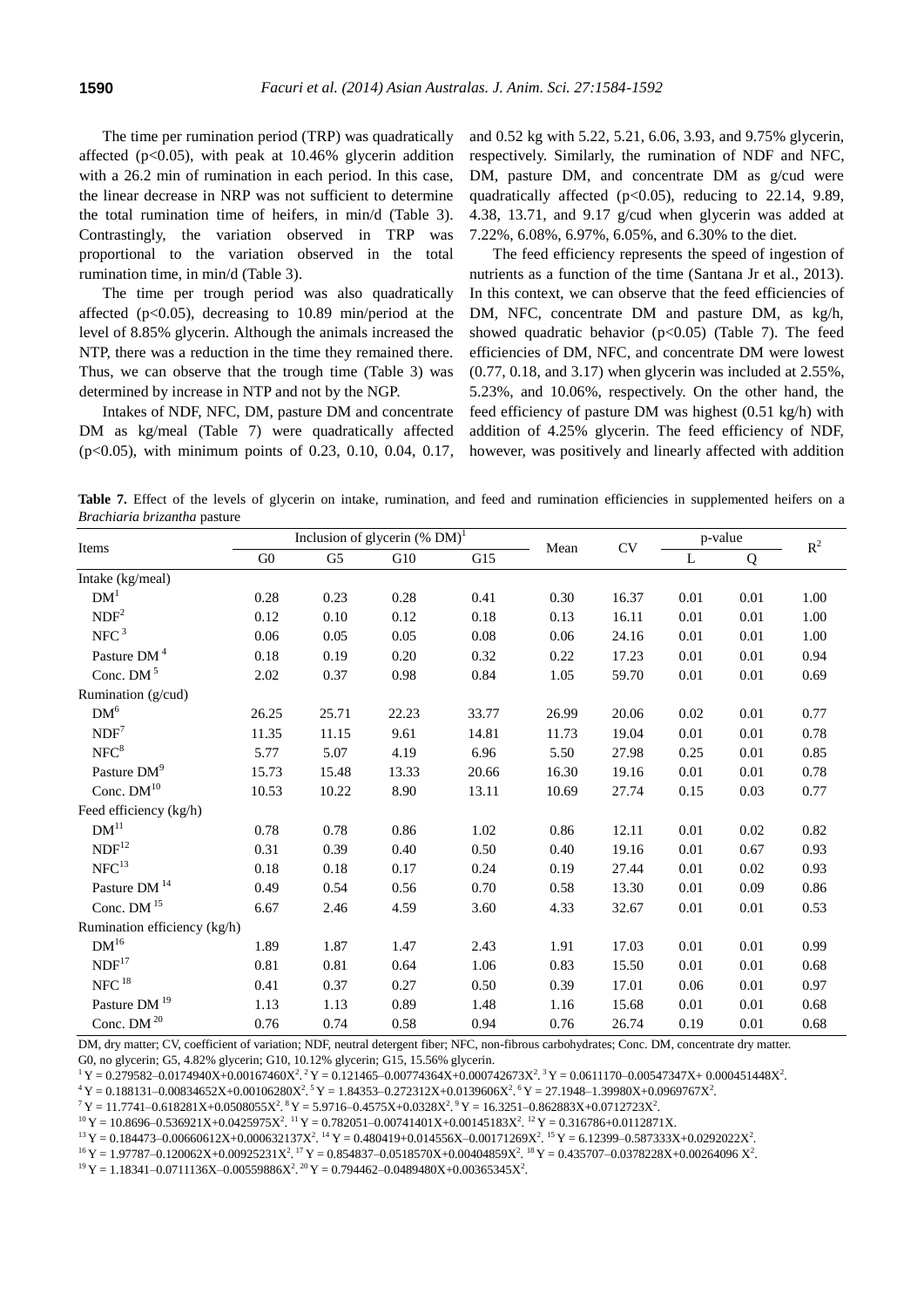of the glycerin levels  $(p<0.05)$  (Table 7).

The quadratic effect observed in the present study demonstrates that from 2.5% glycerin in the diet, the intake efficiency of heifers improved by approximately 30% in relation to the feed efficiency of the animals that consumed the supplement without glycerin. These results are in line with those obtained by Farias et al. (2012), who, with the addition of up to 3.8% glycerin to the diet of heifers reared on pasture the DM feed efficiency decreased, but then it improved again until 9.1% of addition of glycerin.

The use of low-digestibility feeds is controlled by the rumination efficiency; higher feed intake and better productive performance are promoted by higher amounts of ruminated feed during 8 or 9 hours, typical for rumination (Stricklin and Kautz-Scanavy, 1984). The rumination efficiency of DM, NDF, NFC, and DM from the pasture and concentrate were quadratically influenced, with minimum points of 1.58, 0.69, 0.30, 0.96, and 0.63 kg/h when the glycerin levels added were 6.48%, 6.40%, 7.16%, 6.35%, and 6.70%, respectively.

The effects of use of NDF observed in this study indicate that since glycerin is devoid of NDF in its composition, when it is utilized in the supplementation of animals managed on pasture, it is effective in maintaining the feed and rumination activities, given that no influence as regards DM intake was observed in this study. Thus, we can infer that levels similar to those utilized in this study did not impair forage intake.

### **CONCLUSION**

Addition of glycerin in substitution of corn in supplements for animals managed on pastures does not influence feed intake, but reduces the grazing time and increases the idle time; this indicates that glycerol acts as a gluconeogenic precursor, which increases satiety. Glycerin supplementation also improves the use of DM and neutral detergent fiber from pasture and concentrate through the better feed and rumination efficiencies.

#### **REFERENCES**

- Baggio, C., P. C. De F. Carvalho, J. L. S. Da Silva, I. Anghinoni, M. L. T. Lopes, and J. M. Thurow. 2009. Displacement patterns and herbage capture by steers in Italian ryegrass and black oat pastures managed under different heights in integrated crop-livestock system. R. Bras. Zoot. 38:215-222.
- Barbosa, N. G. S., R. P. Lana, G. N. Jhan, A. C. Borges, A. B. Mancio, J. C. Pereira, and J. S. Silveira. 2001. Feed intake and ruminal fermentation of proteins as a function of energetic and proteic food supplementation of steers. Rev. Bras. Zootec. 30:1558-1565. (Supp).
- Bremm, C., M. G. Rocha, J. Restle, A. Pilau, D. B. Montagner, F. K. Freitas, S. Macari, D. A. G. Elejalde, D. Roso, J. Roman,

E. P. Guterres, V. G. Costa, and F. P. Neves. 2005. Ingestive behavior of beef heifers grazing oat *(Avena strigosa* Schreb) and ryegrass (*Lolium multiflorum* Lam) pasture under supplementation levels. Rev. Bras. Zootec. 34:387-397.

- Bremm, C., M. G. Rocha, F. K. Freitas, S. Macari, S.; D. A. G. Elejalde, and D. Roso. 2008. Ingestive behavior of beef heifers submitted to strategies of supplementation on oats and ryegrass pastures. Rev. Bras. Zootec. 37:1161-1167, 2008.
- Bürger, P. J., J. C. Pereira, A. C. Queiroz, J. F. Coelho, P. S. Agostini, S. C. Valadares Filho, P. R. Cecon, A. D. P. Casali. 2000. Ingestive behavior in holstein calves fed diets with different concentrate levels. Rev. Bras. Zootec. 29:236-242.
- Campbell, A. G. 1996. [Grazed pastures parameters: I. Pasture dry](http://journals.cambridge.org/action/displayAbstract?fromPage=online&aid=4789660&fileId=S0021859600068283)  [matter production and availability in a stocking rate and](http://journals.cambridge.org/action/displayAbstract?fromPage=online&aid=4789660&fileId=S0021859600068283)  [grazing management experiment with dairy cows.](http://journals.cambridge.org/action/displayAbstract?fromPage=online&aid=4789660&fileId=S0021859600068283) J. Agric. Sci. 67:211-216.
- Chung, Y. H., D. E. Rico, C. M. Martinez, T. W. Cassidy, V. Noirot, A. Ames, and G. A. Varga. 2007. [Effects of feeding dry](http://www.sciencedirect.com/science/article/pii/S0022030207720428)  [glycerin to early postpartum Holstein dairy cows on lactational](http://www.sciencedirect.com/science/article/pii/S0022030207720428)  [performance and metabolic profiles.](http://www.sciencedirect.com/science/article/pii/S0022030207720428) J. Dairy Sci. 90:5682- 5691.
- Elam, N. A., K. S. Eng, B. Betchel, J. M. Harris, and R. Crocker. 2008. Glycerol from biodiesel production: Considerations for feedlot diets. Proceedings of the Southwest Nutrition Conference. Las Cruces, New Mexico State University. 1:1-13.
- Farias, M. S., R. R. Silva, F. Zawadzki, C. E. Eiras, B. S. Lima, and I. N. Prado. 2012. [Glycerin levels for crossbred heifers](http://www.scielo.br/pdf/asas/v34n1/a10v34n1.pdf)  [supplemented in pasture: Intake behavior.](http://www.scielo.br/pdf/asas/v34n1/a10v34n1.pdf) Acta Sci. Anim. Sci. 34:63-69.
- Forbes, J. M. 1988. [Metabolic aspects of the regulation of](http://journals.cambridge.org/action/displayAbstract?fromPage=online&aid=592236&fileId=S0954422488000137)  [voluntary food intake and appetite.](http://journals.cambridge.org/action/displayAbstract?fromPage=online&aid=592236&fileId=S0954422488000137) Nutr. Res. Rev. 1:145-168.
- Gardner, A. L. 1986. Research techniques in pasture and applicability of results in the production system. IICA/EMBRAPA/CNPGL, 1 Brasil. 197 p.
- Gary, L. A., G. W. Sherritt, and E. B. Hale. 1970. [Behavior of](http://www.journalofanimalscience.org/content/30/2/203.short)  [Charolais cattle on pasture.](http://www.journalofanimalscience.org/content/30/2/203.short) J. Anim. Sci. 30:203-206.
- Hodgson, J. 1982. Ingestive behaviour. In: Herbage Intake Handbook (Ed. J. D. Leaver). Hurley: British Grassland Society. 113 p.
- Hodgson, J. and W. S. Jamieson. 1981. [Variations in herbage mass](http://onlinelibrary.wiley.com/doi/10.1111/j.1365-2494.1981.tb01537.x/abstract;jsessionid=869F3F09266F3800EAB512B44EDCCF29.f01t04?deniedAccessCustomisedMessage=&userIsAuthenticated=false)  [and digestibility, and the grazing behaviour and herbage intake](http://onlinelibrary.wiley.com/doi/10.1111/j.1365-2494.1981.tb01537.x/abstract;jsessionid=869F3F09266F3800EAB512B44EDCCF29.f01t04?deniedAccessCustomisedMessage=&userIsAuthenticated=false)  [of adult cattle and weaned calves.](http://onlinelibrary.wiley.com/doi/10.1111/j.1365-2494.1981.tb01537.x/abstract;jsessionid=869F3F09266F3800EAB512B44EDCCF29.f01t04?deniedAccessCustomisedMessage=&userIsAuthenticated=false) Grass Forage Sci. 36:39-48.
- Jamieson, W. S. and J. Hodgson. 1979. [The effects of variation in](http://onlinelibrary.wiley.com/doi/10.1111/j.1365-2494.1979.tb01479.x/abstract)  [sward characteristics upon the ingestive behaviour and herbage](http://onlinelibrary.wiley.com/doi/10.1111/j.1365-2494.1979.tb01479.x/abstract)  [intake of calves and lambs under a continuous stocking](http://onlinelibrary.wiley.com/doi/10.1111/j.1365-2494.1979.tb01479.x/abstract)  [management.](http://onlinelibrary.wiley.com/doi/10.1111/j.1365-2494.1979.tb01479.x/abstract) Grass Forage Sci. 34:273-282.
- Kearl, L. C. 1982. Nutrient Requirements of Ruminants in Developing Countries. 1st. Utah, UT, USA: International Feedstuffs Institute, Utah Agricultural Experiment Station, Utah State University. 382.
- Krehbiel, C. R. 2008. Ruminal and physiological metabolism of glycerin. J. Anim. Sci. E86 (Supplement):392 (Abstr.).
- Marques, J. A., D. Maggioni, J. J. S. Abrahão, E. Guilherme, G. A. Bezerra, and S. M. S. Lugão. 2005. Behavior of young bulls in confinement housed separately or in group. Archivos Latinoamericanos de Producción Animal 13:97-102.
- Mertens, D. R. 1994. Regulation of forage intake. In: Forage Quality, Evaluation, and Utilization (Eds. R. Fahey Jr., G. C., M. Collins, and D. R. Mertens et al.). American Society of